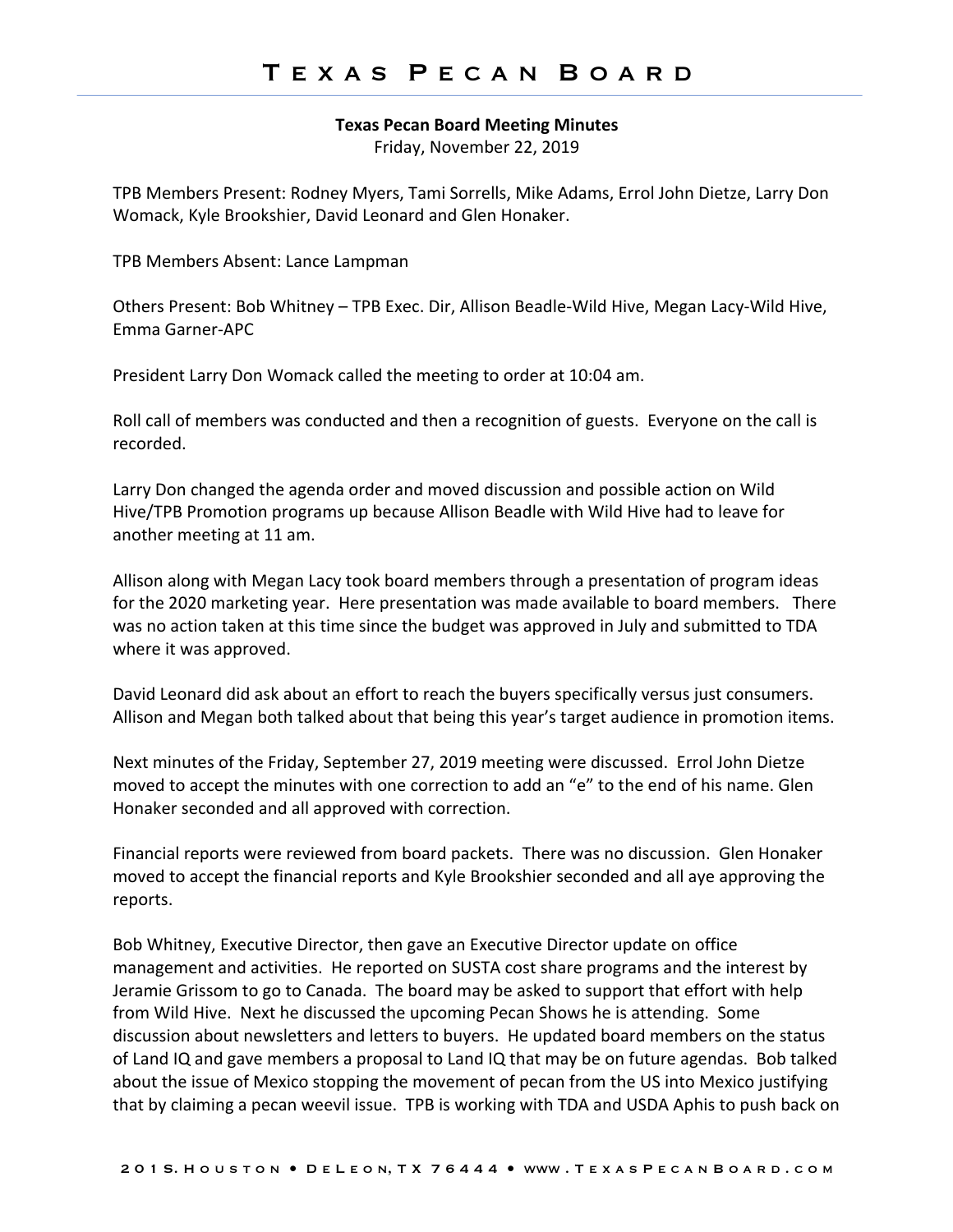this with the Mexican authorities and is continuing to try and stop this violation of trade. Bob will keep board members updated.

Bob Whitney then addressed the agenda topic concerning Pecan Weevil Quarantine, TDA Compliance Agreements. Over the course of the next week TDA will approve and have available Compliance Agreements that cover movement of inshell pecans and treatment of inshell pecans. Those agreements will allow producers in the quarantine area to move pecans either from a treatment facility to nonquarantine counties or to move untreated pecans from quarantine counties to a treatment facility in a nonquarantine area. Bob emphasized that the Texas Pecan Board is responsible for this issue to support TDA and growers to prevent weevil movement within or out of the state.

Next Bob Whitney addressed that agenda item concerning pecan assessments for 2018 crop moving into 2019 crop. Bob went over the list of growers that have paid and those requesting refunds. He also shared statistics from 21 years of TPB operation. They are as follows:

## **Texas Pecan Crop Statistics**

Crop years: 1998 – 2018, 21 Total Pecan Crops

Total of all assessments: \$1,977,084.51

Total number of assessment payments: 4,935

Total number of growers who paid: 1,152

Average assessment payment: \$400.63. Range \$0.02 - \$22,825.69

Median assessment payment: \$57.50 (50% above or below this amount)

1999, a high of 382 growers paid an assessment for a total of \$171,086.00. The lowest number paid in 2017, 26 paid for a total of \$40,842.00. In 2016, 33 paid for a total of \$42,362. Assessment average across all years is \$94,127.00 or 18,825,446 average lbs. of pecans per year.

| Period    | Average   |  |  |
|-----------|-----------|--|--|
| 2018-2014 | \$82,923  |  |  |
| 2013-2009 | \$72,896  |  |  |
| 2008-2004 | \$88,143  |  |  |
| 2003-1998 | \$125,554 |  |  |

189 individual growers paid over the last 5 years.

Looking at this table, 83 paid in 2018, 17 paid in 2017 that did not pay in 2018, 10 paid in 2016 but not 2017 or 2018, 30 paid in 2015 but not in 2016-18 and in 2014, 23 paid but did not pay in 2015-18.

| 2018 | 2047<br>2011 | 201C<br>∠∪⊥∪ | 2015<br>∠∪⊥ | 2014     |
|------|--------------|--------------|-------------|----------|
| ບບ   |              | ᅩ            | n r<br>οu   | ~~<br>تے |

In 2018 crop year, 83 growers paid **\$103,268.45** in assessments. **\$44,526.41** has been refunded. For 2019-20 crop year, 3 growers have paid, 2 who haven't paid in 5 years or more!